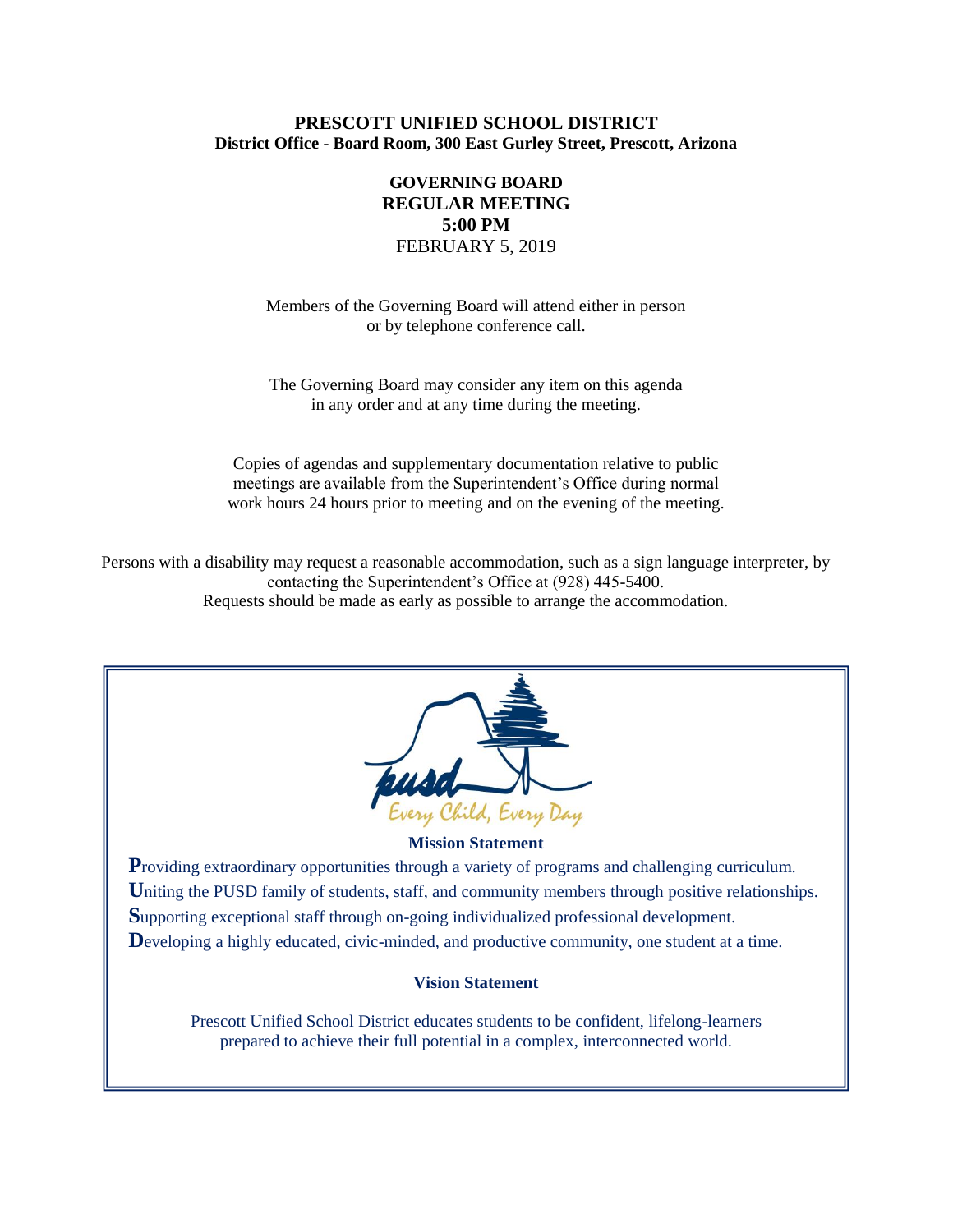### **AGENDA**

#### 1. **CALL TO ORDER** - President Tina Seeley

#### 2. **APPROVAL OF AGENDA** - President Tina Seeley

A. Consider approving the agenda as presented.

### 3. **OPENING CEREMONY**

- A. Welcome President Tina Seeley
- B. Pledge of Allegiance

#### 4. **APPROVAL OF MINUTES**

A. Consider approving the minutes from the Governing Board Study and Voting Session of January 8, 2019.

RELEVANT INFORMATION: Board policy requires approval of minutes.

Presenter: Mr. Joe Howard, Superintendent

#### 5. **PRESENTATIONS**

A. YCESA Mini Grant Board Presentation:

Brenda Lee - Prescott High School - Classroom Courtroom

Carol Jolley - Abia Judd - Moving up to Chapter Books

Jen Lucas - Abia Judd - Hot Dots Interactive Math Fun

B. Instructional Minute

Presenter: Mrs. Kelli Bradstreet

C. Handwriting Curriculum

Presenter: Mrs. Carrie Farnsworth & Mrs. Shelley Soifer

D. PHS Student Council Recognition

Presenter: Mrs. Tina Seeley, Governing Board President and Miss Sydney Seeley, Student Council Representative and Student Representative to the Governing Board.

#### 6. **INFORMATION ONLY ITEMS**

- A. Summary of Current Events
	- 1. Superintendent
		- a. February, 2019 PUSD Calendar of Events
			- 1. www.prescottschools.com/calendars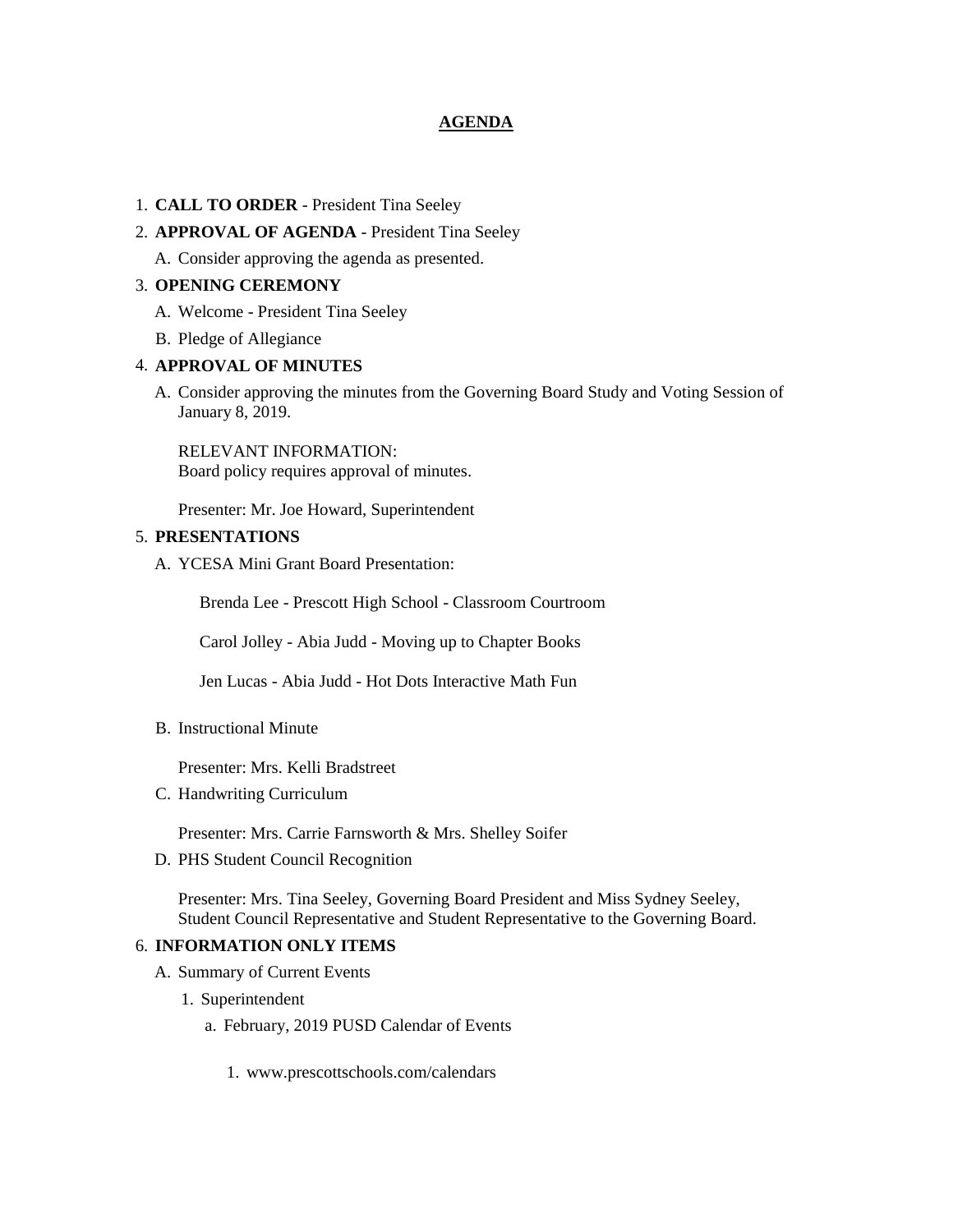2. Governing Board Members

## 7. **ACTION ITEMS**

A. **CONSENT AGENDA** - *All those items listed below may be enacted by one motion and approved as Consent Agenda items with or without discussion. However, any item may be removed from the Consent Agenda and considered separately if a Governing Board member so requests.*

*The resolutions included in the Consent Agenda have been posted in order to waive the reading of the body of the resolutions.* Consider approving the Consent Agenda as presented.

1. Consider approving the certified and classified personnel actions as presented.

RELEVANT INFORMATION: A copy of the personnel report is attached for review.

Presenter: Mrs. Christa Simmons, Director of Human Resources

2. Consider approving the donations as presented.

RELEVANT INFORMATION: Board policy requires acceptance by the Governing Board of all donations.

Presenter: Mr. Brian Moore, Chief Financial Officer

3. Consider ratifying the vouchers as presented.

RELEVANT INFORMATION: Arizona Revised Statutes requires approval/ratification of all vouchers.

Presenter: Mr. Brian Moore, Chief Financial Officer

4. Consider approving the Student Activities Fund Statement of Receipts and Disbursements for January, 2019 as presented

RELEVANT INFORMATION: Please see the attached reports.

Presenter: Mr. Brian Moore, Chief Financial Officer

5. Consider adopting changes to Policy ACA, as presented.

### RELEVANT INFORMATION:

Governing Board BGB requires first and second readings of all proposed policy adoptions and approval by the Governing Board, **this is the second reading** of the proposed policy and the Board will be asked to adopt the policy after the second reading. Any Regulations and/or Exhibits have been attached for review and do not require Governing Board approval.

Presenter: Ms. Mardi Read, Assistant Superintendent

B. STUDY AND VOTING SESSION